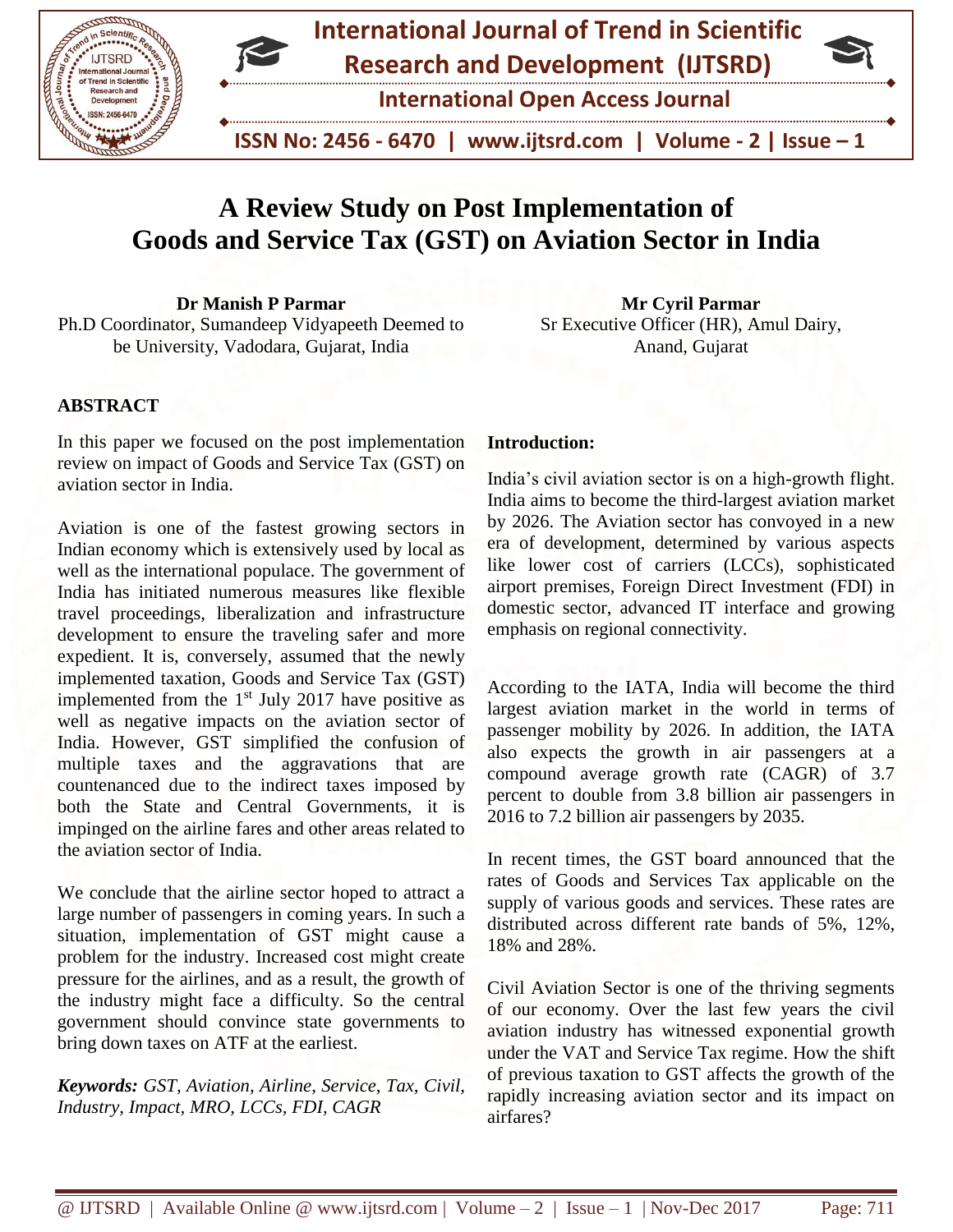#### **GST in Aviation Sector:**

Goods and Services Tax (GST) is an indirect tax modification which aims to remove various tax barriers between states and create one single market. For that to take place the constitution first it needs to be improved to remove various stratums of governments' special powers to impose taxation.

In GST, consumers should benefit in two ways. First, all taxes collected at the point of consumption. It means that if a trouser is taxed at 18%, it contains both central taxes and state government's taxes. Transparency in taxation should prevent governments from indiscriminately increasing taxes as there is bound to be public repercussion. Second, once barriers between states are removed, we as consumers will not end up paying "tax on tax" which is what occurs when goods move across state boundaries. A uniform GST for the whole nation will assist seamless input tax credit, and thereby exterminate the tax flow effect and the free flow of goods and services across states.

The Goods and Services Tax (GST) replaced various taxes like excise duty, service tax, custom duty, various cesses, local taxes, value added tax, sales tax, entry tax, luxury tax, surcharges etc which are levied by the government.

The government and industry both are engaged strongly in concentrating the various opportunities and challenges in the civil aviation sector; and that's a good welcoming sign. This association needs to be institutionalized and strengthen. With positive monetary factors, low ATF prices and flexi-friendly government policies, India is well placed to attain its vision of becoming the third largest aviation sector by 2020 and the largest by 2030.

GST council has lowered the tax in economy class flight ticket to 5% from earlier service tax of 6%. However, it increased business class tickets at a GST tax slab of 12% versus previous service tax of 9%. The government has also levied a GST of 5% on lease charges paid by various airlines.

Furthermore, airlines can only claim input tax credit (ITC) on its input services for the economy class, while in case of business class they can claim ITC for spare parts, food items and other inputs excluding cost on aviation fuel turbine (ATF) as it falls under purview of the GST.

India's aviation industry is largely intact with enormous growth prospectus, considering that the air travel is still luxurious for the largest part of the country's population. The aviation stakeholders should take on and work in partnership with strategy and policy makers to execute efficient and lucid results that would enhance India's civil aviation industry through proper system, regulations, focusing on passenger satisfaction and overall financial aspects.

#### **Post Implementation effect of GST on key areas in Aviation Sector:**

#### **1) Impact on Air Fares**

According to ICRA's analysis, changes in rates are not a big matter for airline companies and have not any big effect on the air passenger growth. However, the lowering of tax rate on economy class travel is in line with the focus of the Ministry of Civil Aviation to make flying inexpensive for general public class.

| <b>Economic Class Fare under Service Tax</b> |                 | <b>Economy class fare under GST regime</b> |        |
|----------------------------------------------|-----------------|--------------------------------------------|--------|
| Fare/charge                                  |                 | Amount Fare/charge                         | Amount |
| Base Fare (Rs)                               | 3000            | <b>Base Fare</b>                           | 3000   |
| Airline Fuel Charge                          | 700             | Airline Fuel Charge                        | 700    |
| <b>CUTE Charge</b>                           | 50              | CUTE Charge                                | 50     |
| Tax and other charges                        |                 | Tax and other charges                      |        |
| Passenger Service Fee                        | 239             | Passenger Service Fee                      | 239    |
| <b>User Development Fee</b>                  | 150             | <b>User Development Fee</b>                | 150    |
| Airline Service Tax @6%                      | 180             | Airline Service Tax @5%                    | 150    |
| Other Surcharge                              | 12 <sup>°</sup> | Other Surcharge                            | 12     |
| Total                                        | 4331            | <b>Total</b>                               | 4301   |

Source: http://www.financialexpress.com/ (July 3, 2017), http://www.zeebiz.com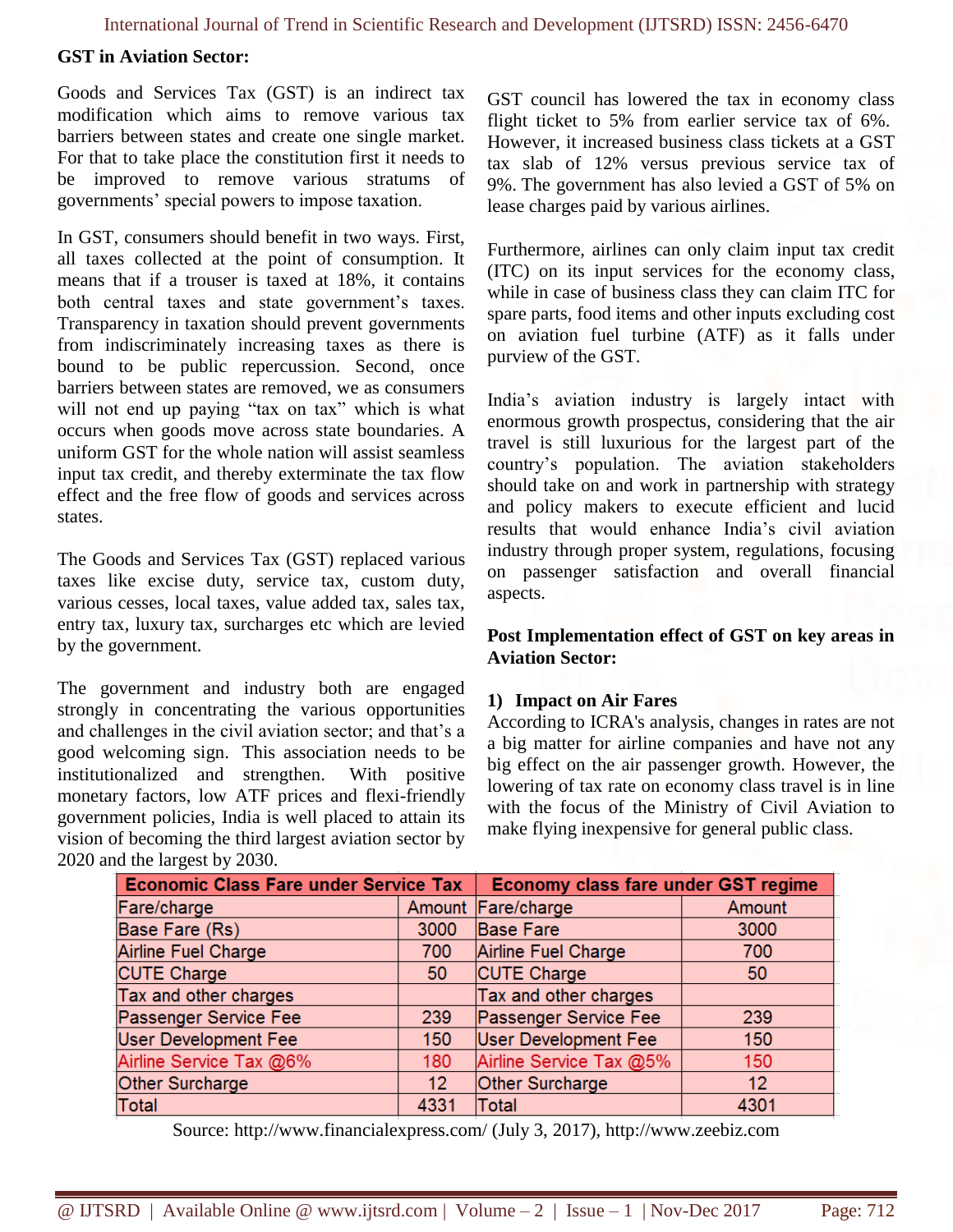International Journal of Trend in Scientific Research and Development (IJTSRD) ISSN: 2456-6470

Expert analysts Somani Asutosh and Agarwal Nitin from J M Financial expect economy tickets to benefit by 1% (6% to 5%). However, tickets other than economy to be costlier by 3% (9% to 12%)."

| Business class fare under Service Tax Business class fare under GST regime |        |                          |        |
|----------------------------------------------------------------------------|--------|--------------------------|--------|
| Fare/charge                                                                | Amount | Fare/charge              | Amount |
| Base Fare (Rs)                                                             | 15000  | <b>Base Fare</b>         | 15000  |
| Airline Fuel Charge                                                        | 2800   | Airline Fuel Charge      | 2800   |
| <b>CUTE Charge</b>                                                         | 200    | <b>CUTE Charge</b>       | 200    |
| Tax and other charges                                                      |        | Tax and other charges    |        |
| Passenger Service Fee                                                      | 700    | Passenger Service Fee    | 700    |
| <b>User Development Fee</b>                                                | 400    | User Development Fee     | 400    |
| Airline Service Tax @9%                                                    | 1350   | Airline Service Tax @12% | 1800   |
| Other Surcharge                                                            | 100    | Other Surcharge          | 100    |
| <b>Total</b>                                                               | 20550  | <b>Total</b>             | 21000  |

Source: http://www.financialexpress.com/ (July 3, 2017) , http://www.zeebiz.com

As we know the tax rate for the economy and business class was 6 and 9 % respectively but after implementing the GST, the tax rate on business class airfares is increased up to 12%, whereas, the fares for the economy class reduced up to 5%. These ups and downs in the airfares brought considerable change for the people of India flying across the world.

#### **1) Input cost of Jet Fuel /Aviation Turbine Fuel**

As per the current scenario, GST has affected the aviation sector because petroleum products have been kept out of GST. ATF is highly taxed in quite a few states, so that is bound to affect aviation sector. Given this scenario, airlines tend to take advantage of states that have lower taxes. Further, the government should take the decision on implementing GST on petroleum products such as petrol, diesel and aviation turbine fuel which have been kept out of the GST. The government has decided to keep it out of GST, that means both the Central and the State governments carry on to charge dual taxes on it.

# **1) Aircraft Leasing**

As a big relief to aviation sector, the import of aircraft on lease is exempted from the Goods and Services Tax (GST). Airlines no need to pay taxes on import of aircraft on lease if the GST is already paid on lease rentals. The government has provided exception from the charges of GST as part of customs duty on the import of aircraft, engines and parts on lease basis from abroad companies. Consequently, GST would only be payable on lease rental payments only. This would bring a great relief to the airline sector by resolving the problem of double levy of GST.

#### **2) Impact on Maintenance, Repair and Overhaul (MRO) Activities:**

The Indian government is considering Maintenance, repair and revision (MRO) as goods and services and both the service tax and VAT were applicable on it. It was assumed that the implementation of GST will reduce the higher cost of both the previous taxation and will decrease the falling effect of taxes. If the aircraft uses service and repair services by abroad or Indian service providers, GST is charged regardless of the place of these services.

## **3) High Acquiescence Cost**

After the implementation of GST, the registration of the airlines approved by the concern state government. The airline careers also need to provide all the information including flight origination point, the departure point of the flight and location where the registered passenger is located. This new compliance process increased more paperwork with higher acquiescence cost. Furthermore, all the papers and invoices of the departure for registered passengers must be uploaded by the airlines to the online GST portal.

# **4) GST Implementation on International Flights**

The present tax pattern enforces a service tax on both outgoing and incoming international flight fares. The new tax regime is only levied when the flight begins in India. Further, the GST is imposed on the passengers registered under the GST, regardless of whether the air travel they start, whether it is outgoing or inbounds. If the passengers are not registered under